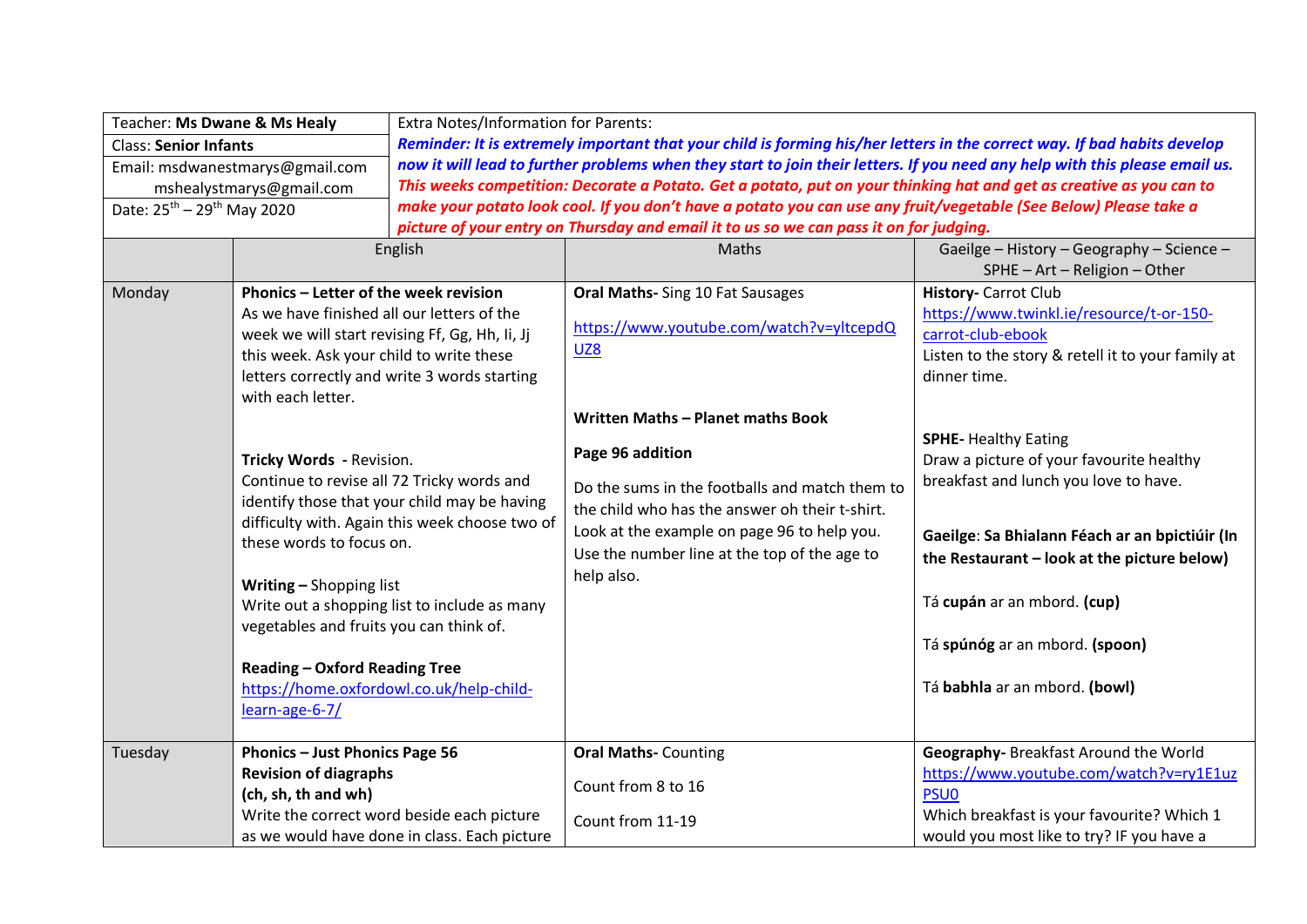|           | will start with either ch, sh, th or wh. Ms.     | Count from 4-13                                | globe see if you can find all these countries on    |
|-----------|--------------------------------------------------|------------------------------------------------|-----------------------------------------------------|
|           | Dwane's class should remember these from         |                                                |                                                     |
|           |                                                  | Count from 5-17                                | it.                                                 |
|           | when we had Mr. Lacey!!!                         |                                                |                                                     |
|           |                                                  |                                                |                                                     |
|           | Tricky Words - Revision of the 2 difficult       |                                                | Gaeilge: Bí ag caint as Gaeilge chomh minic         |
|           | tricky words. Get the children to put the        | Written Maths - planet Maths Book page 97      | ach is féidir.                                      |
|           | tricky words into sentences orally               | <b>Addition</b>                                |                                                     |
|           |                                                  |                                                | Sa Bhialann Féach ar an bpictiúir (In the           |
|           |                                                  | Add the number in blue to the number in green  | Restaurant - look at the picture below)             |
|           | Writing - Dictation - call out the following     | and write your answer in the yellow space      |                                                     |
|           | sentences for the children to write:             | provided. Again use a number line to help you. | Tá cáca ar an mbord. (The cake is on the            |
|           | I saw a shell at the beach.                      |                                                | table)                                              |
|           | There was a thorn on the rose.                   |                                                |                                                     |
|           | What is that?                                    | Game:                                          |                                                     |
|           | I saw a chick on the farm.                       | https://www.topmarks.co.uk/ordering-and-       | Tá teidí ar an mbord. (teddy)                       |
|           | Remember to focus on correct letter              | sequencing/caterpillar-ordering                |                                                     |
|           | formation, correct use of capital letters and    |                                                | Tá arán ar an mbord. (bread)                        |
|           | full stops/question marks.                       |                                                |                                                     |
|           |                                                  |                                                |                                                     |
|           | <b>Reading - Oxford Reading Tree</b>             |                                                |                                                     |
|           | https://home.oxfordowl.co.uk/help-child-         |                                                |                                                     |
|           | learn-age-6-7/                                   |                                                |                                                     |
| Wednesday | Phonics - Just Phonics Page 58                   |                                                | Science- Experiment: How to make an orange          |
|           | <b>Revision of diagraphs</b>                     |                                                | float & sink                                        |
|           | (ch, sh, th and wh)                              | Oral Maths- Count to 20                        | https://www.youtube.com/watch?v=W33dtz              |
|           | Write the correct word beside each picture.      | https://www.youtube.com/watch?v=Aq4UAss3       | UBos0                                               |
|           | Put the four remaining words into sentences.     |                                                |                                                     |
|           |                                                  | 3qA                                            |                                                     |
|           | Writing $-$ Dictation $-$ call out the following |                                                |                                                     |
|           | sentences for the children to write:             |                                                | Religion - Thank you God for our Food               |
|           | I went to the shop to get some chocolate.        |                                                | <b>Revise Grace before Meals</b>                    |
|           | Fish and chips is my favourite dish.             |                                                |                                                     |
|           | I have a duck in my bath.                        |                                                | Bless us, O God, as we sit together, Bless the food |
|           | The wheel fell off my bike.                      | Written Maths - Planet Maths Book page 99      | we eat today, Bless the hands that made the         |
|           | Remember to focus on correct letter              |                                                |                                                     |
|           | formation, correct use of capital letters and    | Use the number line to help you find the       | food, Bless us, O God. Amen.                        |
|           |                                                  | answers and write the sum as a number          |                                                     |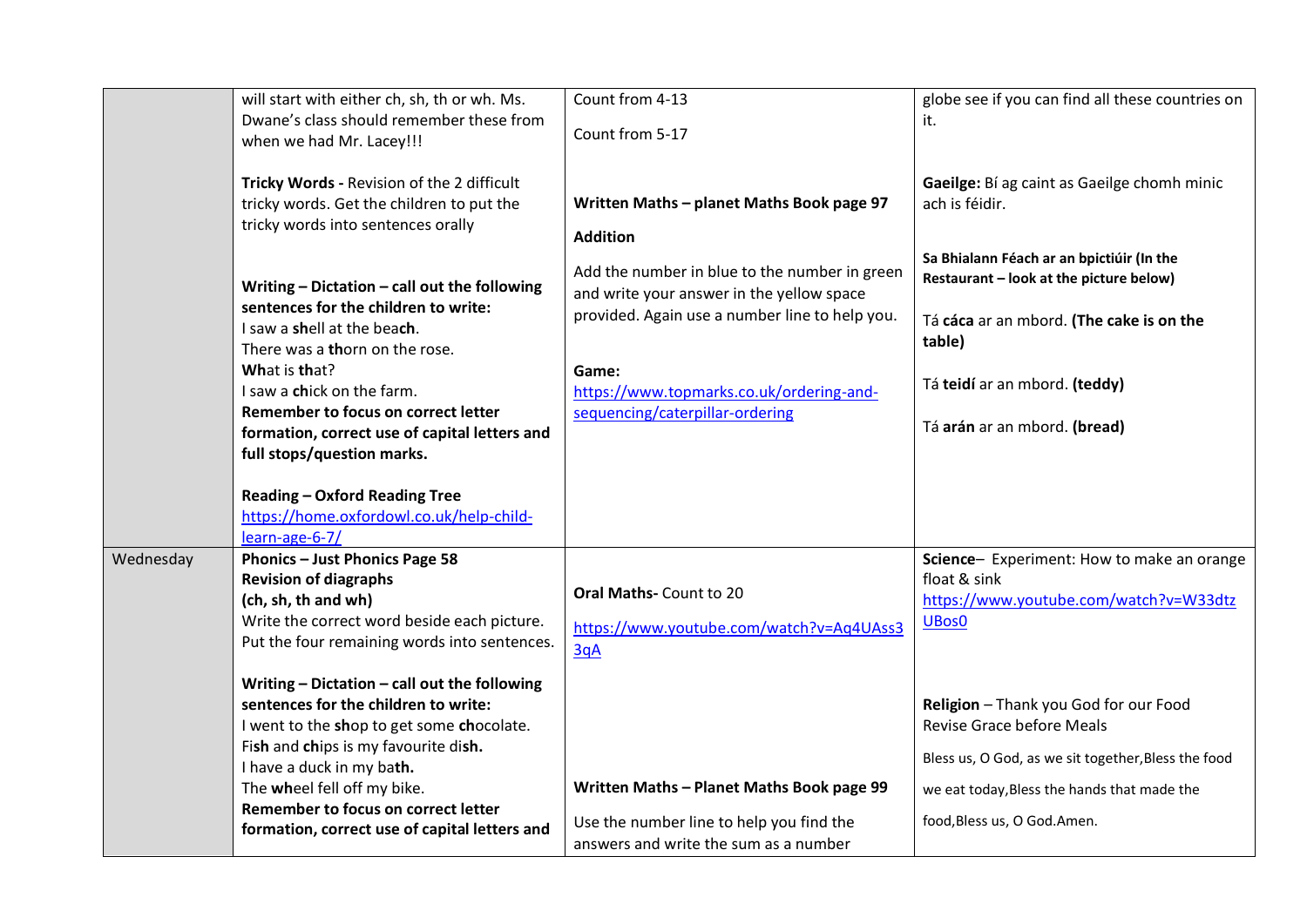|          | full stops/question marks.                                                                                                                                                         | sentence.                                                                       |                                                                                                                                                       |
|----------|------------------------------------------------------------------------------------------------------------------------------------------------------------------------------------|---------------------------------------------------------------------------------|-------------------------------------------------------------------------------------------------------------------------------------------------------|
|          | Tricky Words - Revision of 2 difficult tricky<br>words. Get the children to find these words<br>in a storybook/ piece of text if they can.<br><b>Reading - Oxford Reading Tree</b> | Again look at the example to help you. Start on<br>6, go on 1 more. 6+1=7       | Gaeilge: Bí ag caint as Gaeilge chomh minic<br>ach is féidir.<br>Sa Bhialann Féach ar an bpictiúir (In the<br>Restaurant - look at the picture below) |
|          | https://home.oxfordowl.co.uk/help-child-<br>learn-age-6-7/                                                                                                                         |                                                                                 | Tá bord sa bhialann (The table is in the<br>restaurant)                                                                                               |
|          |                                                                                                                                                                                    |                                                                                 | Tá cathaoir sa bhialann (chair)                                                                                                                       |
|          |                                                                                                                                                                                    |                                                                                 | Tá páistí sa bialann (table)                                                                                                                          |
| Thursday | <b>Phonics - Revision of diagraphs</b><br>(ch, sh, th and wh)                                                                                                                      | Oral Maths- Sing 10 Fat Sausages                                                | Art - Design a potato<br>Get as creative as you like (see pic below)                                                                                  |
|          | Ask the children to write out the following<br>words:                                                                                                                              | https://www.youtube.com/watch?v=yltcepdQ                                        |                                                                                                                                                       |
|          | Bath, fish, whisk, sheep, thumb, whine.<br>Writing - Think of a food you don't like.<br>Write 3 reasons why you don't like it.                                                     | <b>UZ8</b>                                                                      | Gaeilge: Bí ag caint as Gaeilge chomh minic<br>ach is féidir.                                                                                         |
|          |                                                                                                                                                                                    |                                                                                 | An bhfuil ocras ort? (Are you hungry?)                                                                                                                |
|          | Tricky Words - Revision of 2 difficult tricky<br>words. Get the children to write some<br>sentences using these tricky words.                                                      | Written Maths-Planet Maths Book page 100<br><b>Addition</b>                     | Tá ocras orm/ Níl ocras orm (Yes I'm hungry/ No<br>im not hungry)                                                                                     |
|          | <b>Reading - Oxford Reading Tree</b>                                                                                                                                               | Use the number line to help you find the                                        | An bhfuil tart ort? (Are you thirsty?)                                                                                                                |
|          | https://home.oxfordowl.co.uk/help-child-<br>learn-age-6-7/                                                                                                                         | answers and write the sum as a number<br>sentence.                              | Tá tart orm/ Níl tart orm (Yes I'm thirsty/ No im<br>not thirsty)                                                                                     |
|          |                                                                                                                                                                                    | Again look at the example to help you. Start at<br>4, go on 1 more. $4 + 1 = 5$ |                                                                                                                                                       |
|          |                                                                                                                                                                                    | Game:                                                                           | Drama - Ask the children to act out scenes from a<br>restaurant. They can use toys or act it out<br>themselves.                                       |
|          |                                                                                                                                                                                    | https://www.topmarks.co.uk/learning-to-                                         |                                                                                                                                                       |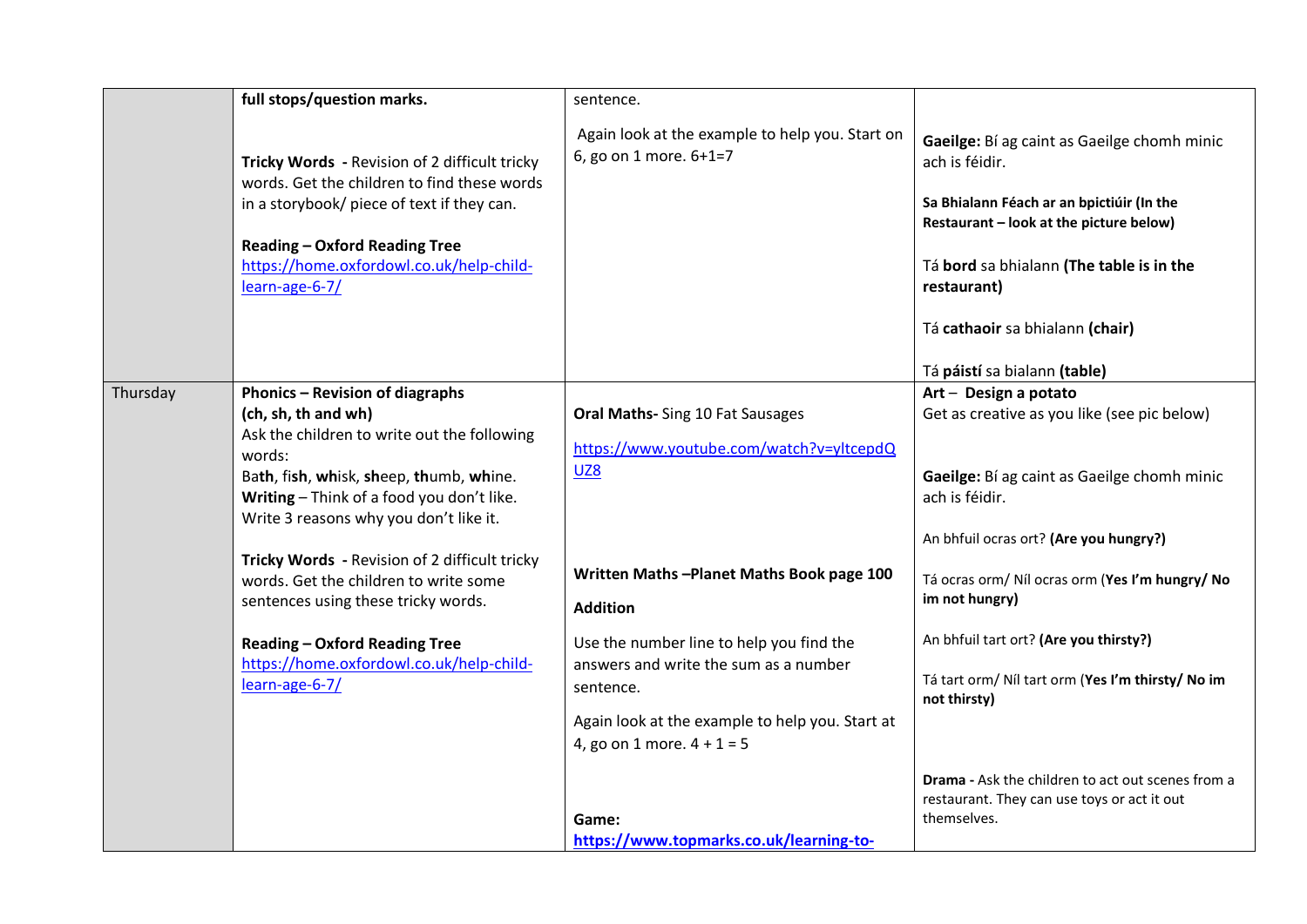|        |                                                                                                                                                                                                                                                              | count/teddy-numbers                                                                                                                                                                                                       |                                                                                                                                                                                                                                                                                                                                                                                                                                                                 |
|--------|--------------------------------------------------------------------------------------------------------------------------------------------------------------------------------------------------------------------------------------------------------------|---------------------------------------------------------------------------------------------------------------------------------------------------------------------------------------------------------------------------|-----------------------------------------------------------------------------------------------------------------------------------------------------------------------------------------------------------------------------------------------------------------------------------------------------------------------------------------------------------------------------------------------------------------------------------------------------------------|
|        |                                                                                                                                                                                                                                                              | https://www.topmarks.co.uk/ordering-and-<br>sequencing/caterpillar-ordering                                                                                                                                               |                                                                                                                                                                                                                                                                                                                                                                                                                                                                 |
| Friday | Tricky Words - recap on the two tricky<br>words you have been looking at all week.<br>Writing: Write a menu for McDonalds<br>containing a list of your favourite things.<br><b>Reading - Oxford Reading Tree</b><br>https://home.oxfordowl.co.uk/help-child- | <b>Oral Maths- Game:</b><br>Allow the children to play board games such as<br>Snakes and Ladders, Connect 4 or any games<br>you may have at home.<br>This will incorporate counting, recognising<br>number on a dice etc. | P.E - PE with Joe Wicks/ Go Noodle<br>Cosmic Kids yoga<br>Dance along<br>https://www.youtube.com/watch?v=BQ9q4U<br>2P3ig<br>https://www.youtube.com/watch?v=HI5dRW<br>4E9hc                                                                                                                                                                                                                                                                                     |
|        | learn-age-6-7/                                                                                                                                                                                                                                               | Written Maths - Planet Maths page 101<br><b>Addition</b><br>Use the number line at the top of the page to<br>help you complete the sums. Fill in the missing<br>numbers on the worms.                                     | Gaeilge: Bí ag caint as Gaeilge chomh minic<br>ach is féidir. Cartoons ar TG4 as Gaeilge. Cula4<br>ar Scoil @10am TG4<br>Éist agus tarraingt - listen and draw<br>Call out the following words as gaeilge and ask<br>the children to draw them<br>Cupán, spúnóg, babhla, cáca, arán, bord,<br>cathaoir<br><b>Music - Kitchen Sounds</b><br>Think of all the sounds you would hear in a<br>busy Restaurant. Can you recreate them using<br>your voice/body only. |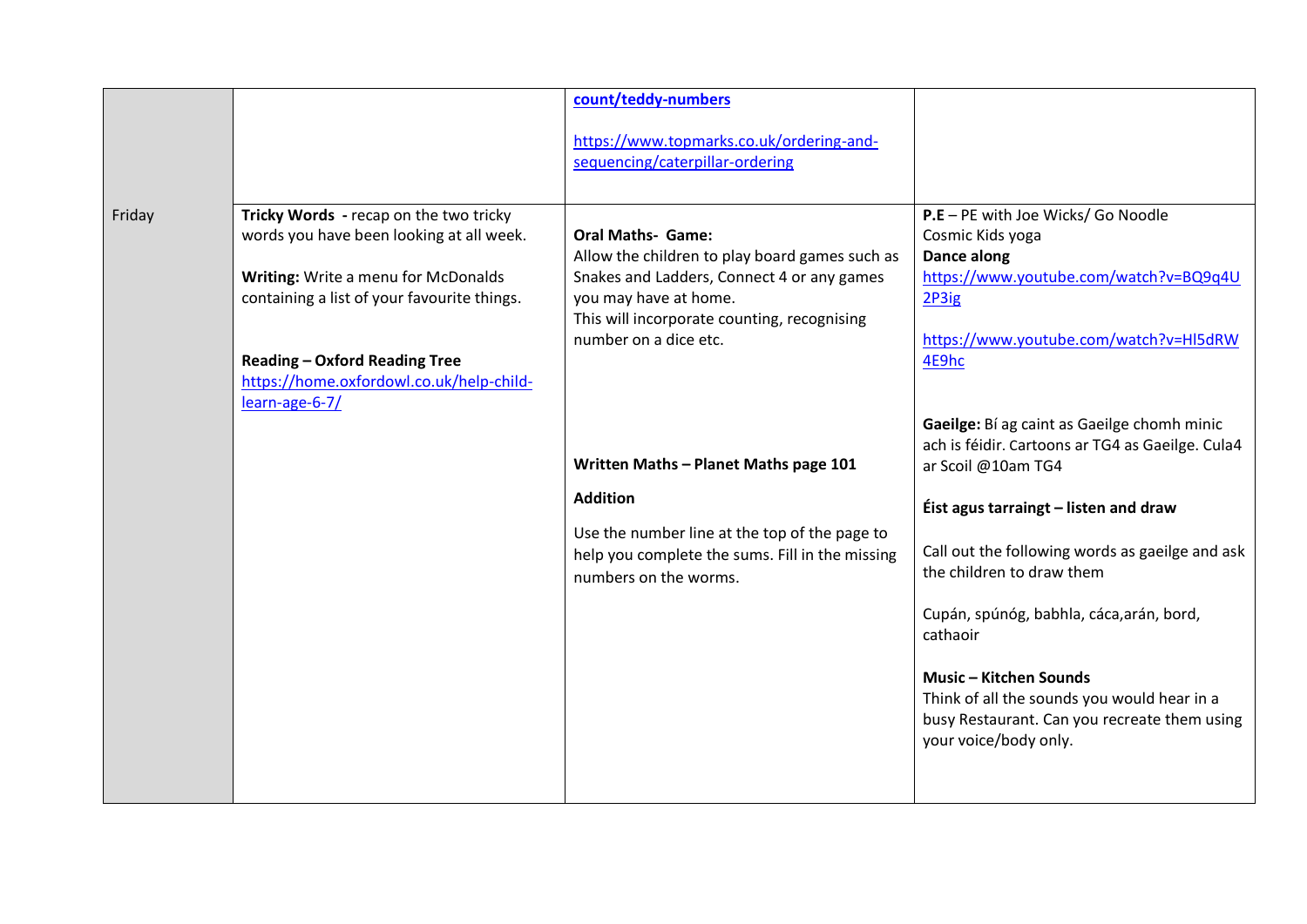**Jolly Phonics Readers are available as e-readers for free for a limited time on Android and Apple devices. All of these readers will be available for free until 30th June. Spanning 93 books across 5 levels of decodable readers, they will help you to support your children remotely as they practice their reading skills anywhere.**

**Orange jolly phonics readers available through** 

**Google Play Store:<https://play.google.com/store/books/author?id=Louise+Van-Pottelsberghe>**

**Apple Store[: https://books.apple.com/gb/author/louise-van-pottelsberghe/id1511937913#see-all/books](https://books.apple.com/gb/author/louise-van-pottelsberghe/id1511937913#see-all/books)**

**Red, Blue, Yellow and Green sets are available through**

**Google Play Store:<https://play.google.com/store/books/author?id=Sara+Wernham>**

**Apple Store:<https://books.apple.com/gb/artist/sara-wernham/1512736931#see-all/recent-books>**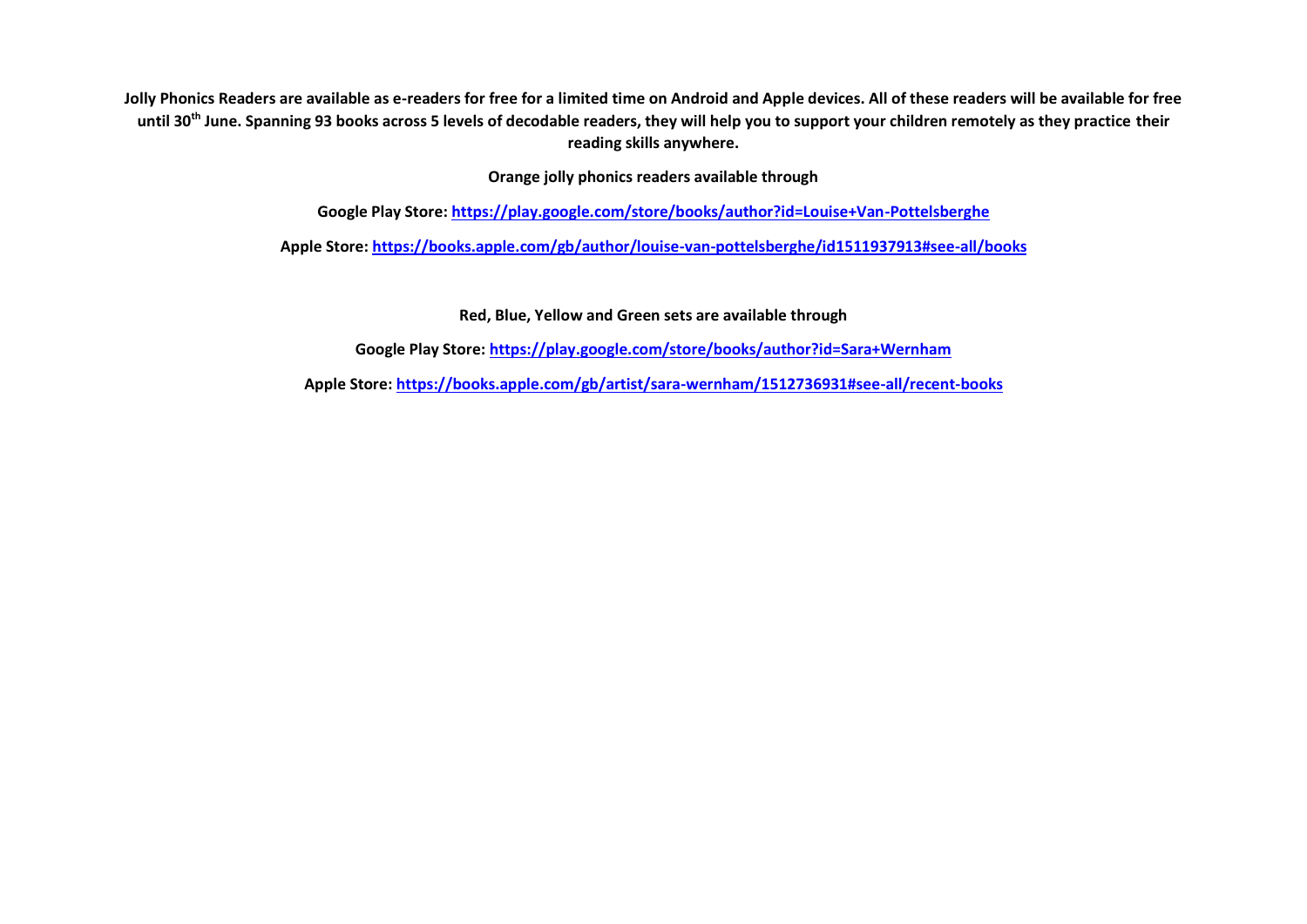This weeks challenge - Design a Potato